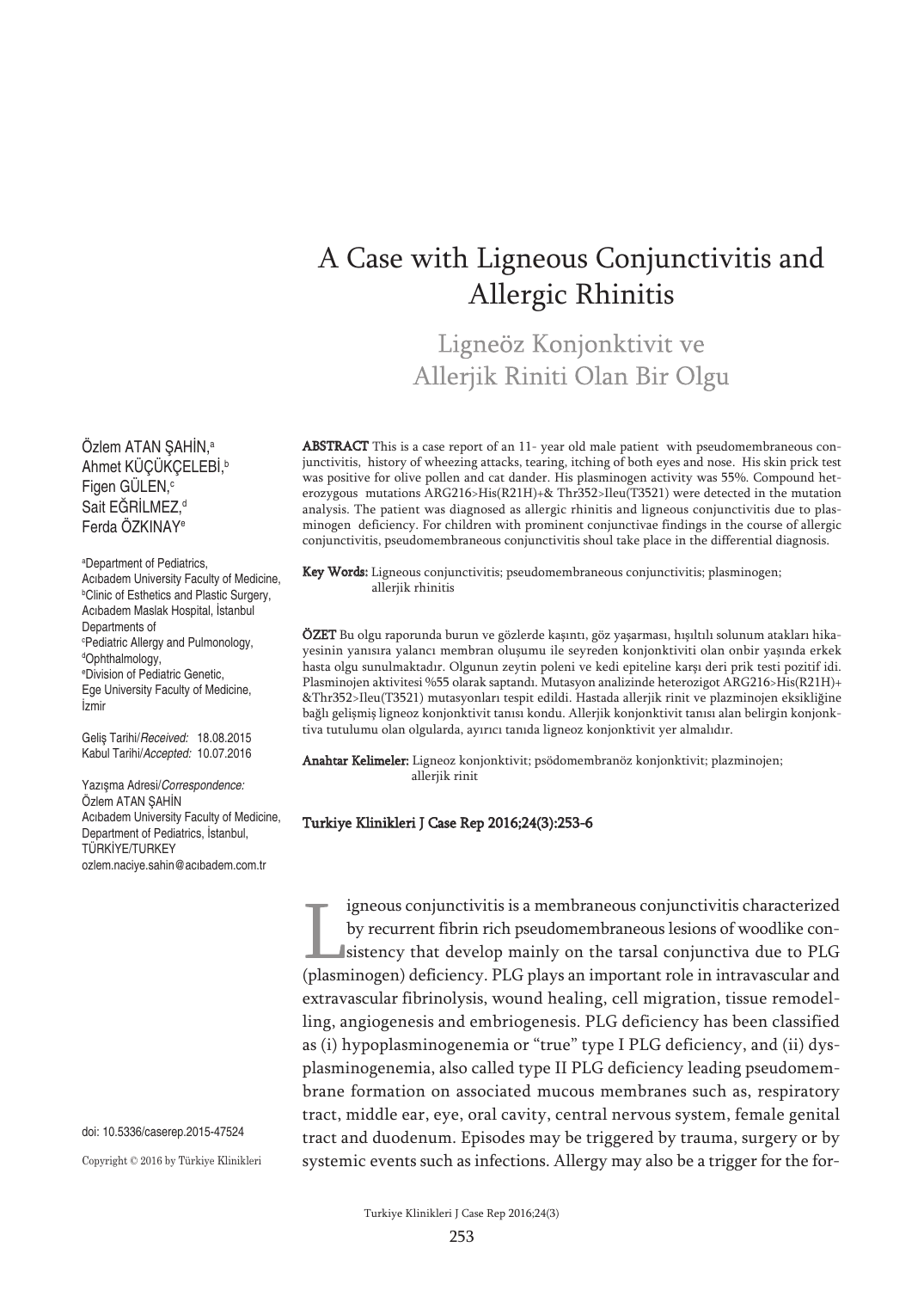mation of pseudomembranes in the course of the disease.

In this report an 11-year-old Turkish boy who had pseudomembraneous conjunctivitis with recurrent wheezing attacks, high IgE level and positive skin prick test for olive tree pollen and cat dander is presented. His PLG antigen level and PLG activity were low. Genomic DNA from the patient was analysed for mutations in the PLG gene and compound heterozygous mutations ARG216>His (R21H)+& Thr352>Ileu (T3521) were detected. Until now no coexistance with allergic rhinitis and ligneous conjunctivitis was reported. Patient consent form was obtained from parents of children.

### CASE REPORT

An 11-year-old Turkish boy who had pseudomembraneous conjunctivitis was admitted to pediatric allergy and pulmonology clinic for nasal itching and recurrent wheezing attacks.

The patient was one of the three sons of nonconsanguineous parents (Figure 1). He was born 4100 g by spontaneous vaginal delivery at 39 weeks gestation. His father was 38 and his mother was 35 years old. There was no significant medical or family history. He had recurrent wheezing episodes begining from eight months until three years old. When he was 5 years old he had conjunctivitis with prominent tarsal conjunctivae involvement, sneezing, tearing in both eyes and nasal discharge. His symptoms were all year round but tend to be severe in spring time. Edema of the eyelids with pseudomembranes of wood like consistency was mainly observed when he was 8 years old (Figure 1). He was evaluated for conjunctivitis in the ophthalmolgy clinic and was diagnosed as pseudomembraneus conjunctivitis. He was referred to pediatric allergy and pulmonology department for chronic tearing from both eyes and wheezing episodes. His height was 146 cm (50-75 p), weight 33 kg (25-50p), respiratory rate: 18/min, he had anterior servical microlymphadenopathy, bilateral conjunctivitis with palpebral pseudomembranes. Chest sounds were normal. He had pectus excavatum. Cardiac sounds were normal. His pulse was 92/ min and blood pressure, 100/60 mmHg. No organo megaly was identified. Neurological examination was normal. Chest X-ray and echocardiography were normal. Cranial magnetic resonance imaging (MRI) was normal excluding intracranial manifestations of the disease such as occlusive hydrocephalus. At first evaluation his inhalent specific IgE was ++. Skin prick testing was performed at Ege University Pediatric Allergy and Pulmonology Department. Alyostal ST-IR (Stallergenes S.A. France) was used for skin prick testing. Antihistamine drugs were stopped ten days before skin prick testing. After cleaning forearm with 70% alcohol, allergens were applied by Stallerpoint needles with one drop standard dose. Test result was evaluated after 20 minute reaction time. For negative control 0.9% NaCl was used, for positive control histamine hydrochloride was used. Enduration diameter larger than >3mm was designated as a positive test result. Enduration diameter smaller than 3 mm was



**FIGURE 1:** Pseudomembranes on tarsal conjunctivae.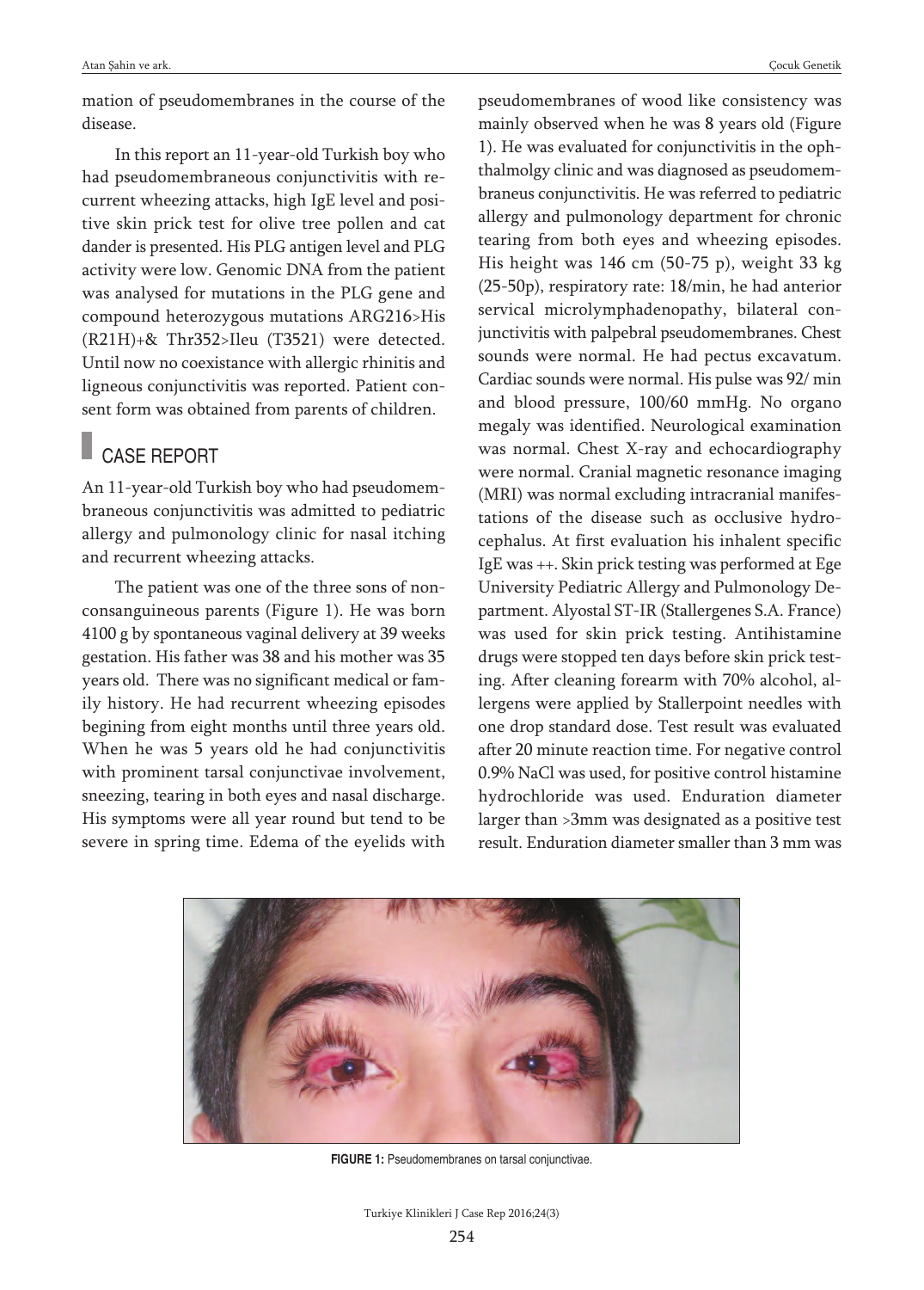designated as a negative test result. Allergens used in skin prick test was as follows; dander Felix domesticus, Oleaceae, Aspergillus mix (Aspergillus fumigatus, A. nidulans, A. niger), Cladosporum (Cladosporium cladosporioides, C. herbarum), Penicillium Mix (Penicillum digitatum, P. expansum, P. notatum), Alternaria alternata, Rhizopus nigricans, Mucor racemosus, D. pteronyssinus, D. pharinae, Acarus siro, Glyciphagus domesticus, Lepidoglyphus destructor, Tyrophagus putrescentiae, Paspalum notatum, Hordeum vulgare, Agrostis vulgaris, Cynodon dactylon, Weed Mixture, Zea mays, Festuca eliator, poa pratensis, Avena sativa, Secale cereale, Lolium perenne, Anthoxantum odoratum, Phleum pratense, Triticum vulgare, Holcus lanatus, Taraxatum vulgare, Chenopodium album, Artemisia vulgaris, Urtica doica, Chrysanthemum leucanthemum, Plantago, Ambrosia elaitor, Salsola cali, Rumex acetosa, Parietaria officinalis, Rough pigweed, Golden rod, Almus glutinosa, fraxinus excelsior, Fagus sylvatica, Betula alba, Castenea vulgaris, Juniperus ashesi, Cup, Ulmus campestris. Skin prick test result was positive for olive pollen  $6 \text{ mm } (2+)$  and cat dander 8 mm (3+). He had a cat dander contact and there have always been olive trees around. Respiratory function tests were normal as his FVC: 91%, FEV: 104%, MEF 25-75: 133%. Bronchial provacation test with metacholine revealed a fall in FEV1 from 90% to 70% at 0.031 mg/ml concentration.

The child was suffering from conjunctivitis of both eyes. He had pseudomembranes in tarsal conjunctiva and tearing on both eyes. The remaining ocular examination was normal. Laboratory tests revealed that the PLG functional activity was 55%. So we decided to perform the mutation analysis for the patient. He was compound heterozygote for the mutations ARG216> His(R216H) + & Thr352> Ileu (T3521). He did not have any respiratory system findings other than wheezing and nasal itching episodes. Cranial MRI was normal excluding hydrocephalus as the central nervous system manifestation of the disease. Leucotrien receptor antagonists (LTRA) was the first choice controlling medication. After LTRA, attacks were under control. A year later he was succesfully treated with

topical plasminogen and amniotic membrane transplantation in the ophthalmology department. Authors of this study obeys the ethical principles of Declaration of Helsinki.

## **DISCUSSION**

Inherited homozygous or compound-heterozygous hypoplasminogenemia is a very rare disorder with an incidence estimated at below 1: 1000 000. <sup>1</sup> Ligneous conjunctivitis is one of the cardinal manifestations of hypoplasminogenemia. Periodontal tissue, the upper and lower respiratory tract, middle ear, kidneys, central nervous system and female genitalia may be involved in the patients with hypoplasminogenemia. Congenital heterozygous hypoplasminogenemia is a rare event first described in 1982 in a patient with thromboembolic disease. The disease was first reported by Biusson and the term 'conjunctivitis lignosa'or '' ligneous conjunctivitis" was first used by Borel in 1933.<sup>2,3</sup> Most cases are sporadic although an autosomal recessive inheritance pattern has been described. First, Mingers et al. showed that the disease was inherited by type I plasminogen deficiency in 1994 and showed that it is strongly associated with homozygous or compound heterozygous type-1 plasminogen deficiency. <sup>4</sup> The gene has been mapped to chromosome 6q26- q27. It spans about 52.5 kilobases (kb) of DNA and consists of 19 exons and 18 introns. The PLG cDNA of 2.7 kb encodes a protein consisting of 791 amino acid residues. <sup>5</sup> In report of Tefs et al. in 2006 reviewing the molecular and clinical spectrum of 50 patients, the most common genetic alteration was K19E mutation in 34% of the patients, plasminogen plays an important role in extravascular and intravascular fibrinolysis. 6,7 Plasminogen is synthesized primarily in the liver; it converted into a potent proteolytic enzyme, plasmin, through either plasma or tissue activators, and breaks down the fibrin cloth to its soluble degradation products. Conjunctiva is an extrahepatic site for plasminogen synthesis. Histological findings of the disease are amorphous subepithelial deposits of eosinophilic material consisting predominantly of fibrin. Plasminogen activators released by tissues convert plasminogen in to